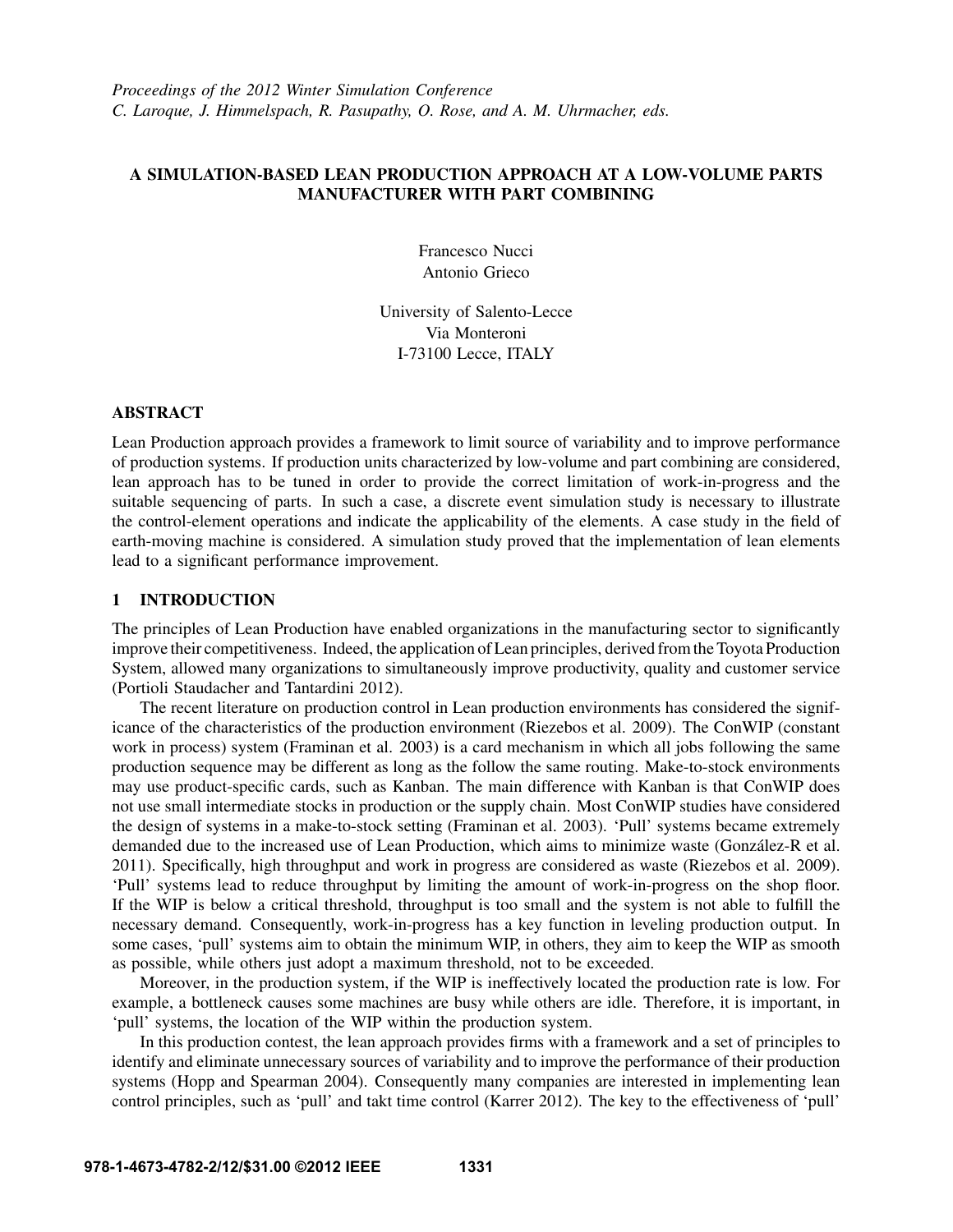systems is that they explicitly limit the amount of WIP that can be in a system. Takt time control is adopted to efficiently allocate production throughout (Miltenburg 2001). The constraints imposed by these lean manufacturing principles simplify the control of the production system and provide motivation to reduce the variability in the production system.

Hopp and Spearman (2000) provided a general introduction to the ConWIP system of material control. Framinan et al. (2003) provided several extensions and variants of ConWIP. The important factors are:

- the authorization mechanism,
- the type and number of items in WIP,
- and the location of the WIP.

According to the definition of Hopp and Spearman (2004), ConWIP is a 'pull' system. ConWIP adopts both physical and virtual authorization procedure. The physical method, which may use either cards or containers, provides authority to the operators for new order releases. In a ConWIP system the choice of items to produce is determined by the virtual method. The physical system only indicates that a new order may be released without indicating the order set from which to choose. Instead, the sequencing and scheduling module determines which orders will be released in the system; this may significantly affect the timing and balancing capability of the whole system.

Kanban and similar logistics systems, which are simple, robust and strictly limit WIP are very successful. These systems were much more successful than early automation and computerized planning and control approaches (Keller 1989). However, there have since been many successful developments in both automation and computer-aided production management. Companies focusing only to the limited choices advocated by Toyota production system and Kanban system would have missed important opportunities to improve their competitiveness. For such a reason, the correct use of Lean principles relies on the possibility to tune their application on the shop floor. In this way, a correct integration with other techniques, for example discrete event simulation, is able to efficiently exploit their benefits. Bokhorst and Slomp (2010) proposed an interesting approach to integrate lean production control adopting the discrete event simulation tool at a High-Variety, Low-Volume Parts Manufacturer.

Historically, 'pull' and takt time lean control principles have mainly been applied in high-volume flow environments in which jobs move through the production system in one direction along a limited number of identifiable routings.

Instead, this paper focuses on the correct implementation of lean control elements for a make-to-order (MTO) job shop that manufactures different part types in very small batches (around 10 parts per shift) having long processing times (more than one hour). Initially, the company suffered from large amounts of WIP, and its job flow-times were excessive and variable. Then, a very low level of WIP was adopted in order to drastically reduce flow-time but a scarce productivity was obtained. Finally, our approach tuned the right WIP level and selected the right Lean control policy in order to both meet customer demand and reduce cost.

Determining and tailoring optimal control policy is a difficult task. The objective of this work consists in supporting production system managers to customize a suitable production control strategy. A real case study demonstrates the evidence-based applicability of the presented approach.

The paper is organized as follows. In Section 2, the problem statement is introduced in detail. In Section 3, our discrete event simulation approach to solve the problem is presented. In Section 4, the results of the application of the approach of this study are reported and compared. Finally, in Section 5, some conclusions are drawn.

# 2 PROBLEM STATEMENT

The general problem is to find that optimal WIP level *w* and the best lean control principle (ConWIP, FIFO, Takt,  $\ldots$ ), in order to meet the required productivity level of a job shop and maximizing performance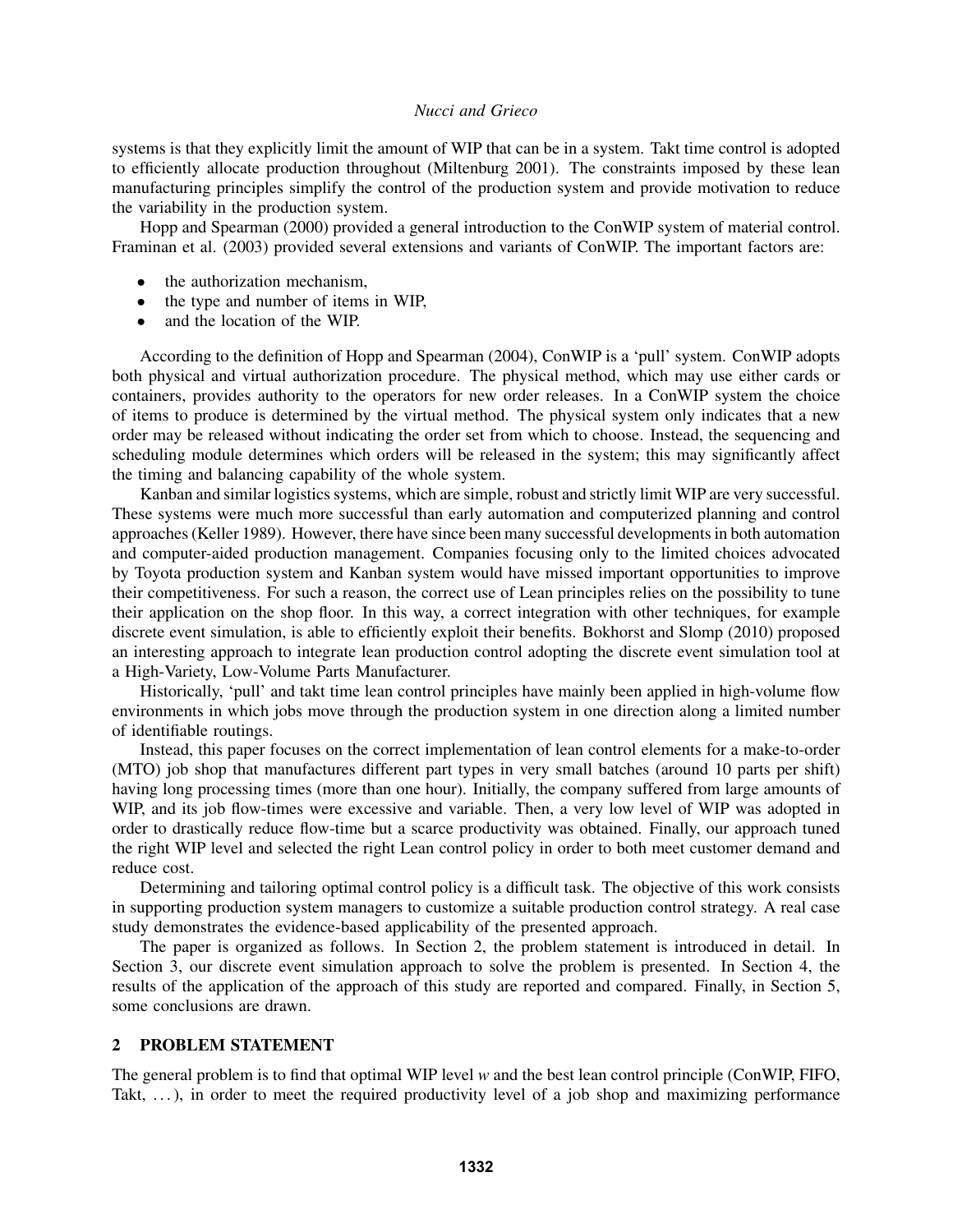Table 1: Parameters and Variables.

| Symbol                 | Description                                                    |
|------------------------|----------------------------------------------------------------|
| M                      | number of part types                                           |
| N                      | maximum number of part type operations                         |
| L                      | number of resources                                            |
| j                      | part type index, $j = 1, \ldots, M$                            |
| $n_j$                  | number of operations for part type $j$                         |
| $\dot{i}$              | operation index, $i = 1, , N$                                  |
| k                      | resource index, $k = 1, \ldots, L$                             |
| $r_{ji}$               | resource for operation $i$ and part type $j$                   |
| $p_{ji}$               | duration for operation $i$ and part type $j$                   |
| $c_k$                  | number of parts to be simultaneously processed at resource $k$ |
| $\Psi_i$               | required system throughput for part type j                     |
| W                      | work-in-progress level                                         |
| $\overline{\psi_i}(w)$ | average system throughput for part type $j$                    |
| $f_i(w)$               | average flow-time for part type $j$                            |





indicators. In the following, we present the general problem and introduce the formalism. Parameters and variables are reported in Table 1. The system layout is described in Figure 1.

Considering a given part type *j*, the corresponding part program is made of  $n_j$  operations ( $n_j \leq N$ ). Each operation is performed on a given resource  $r_{ji}$  and has an assigned duration  $p_{ji}$ . A resource  $k$  can be used in the same part program many times. A specific characteristic of our system is the following: a resource exists  $\bar{r}$  that simultaneously process a couple of identical parts by combining them. It is important to note that, after the resource  $\bar{r}$  processing, the two combined parts continue together the processing and the control policy should decide whether the WIP has decreased (due to the combining) or not and consequently allowing a new part enters the system to maintain constant the WIP level.

A required production rate Ψ*<sup>j</sup>* is established for each part type *j*. Because of the WIP level constraint, only *w* different parts are at various stages of the production process. Moreover, a given lean policy can be adopted in the system.

Assigned *w* and the lean control principle, the average value of the production rate  $\overline{\psi_i}(w)$  and flow-time  $\overline{f_i}(w)$  for each part type *j* are assessed by using a discrete event simulation model.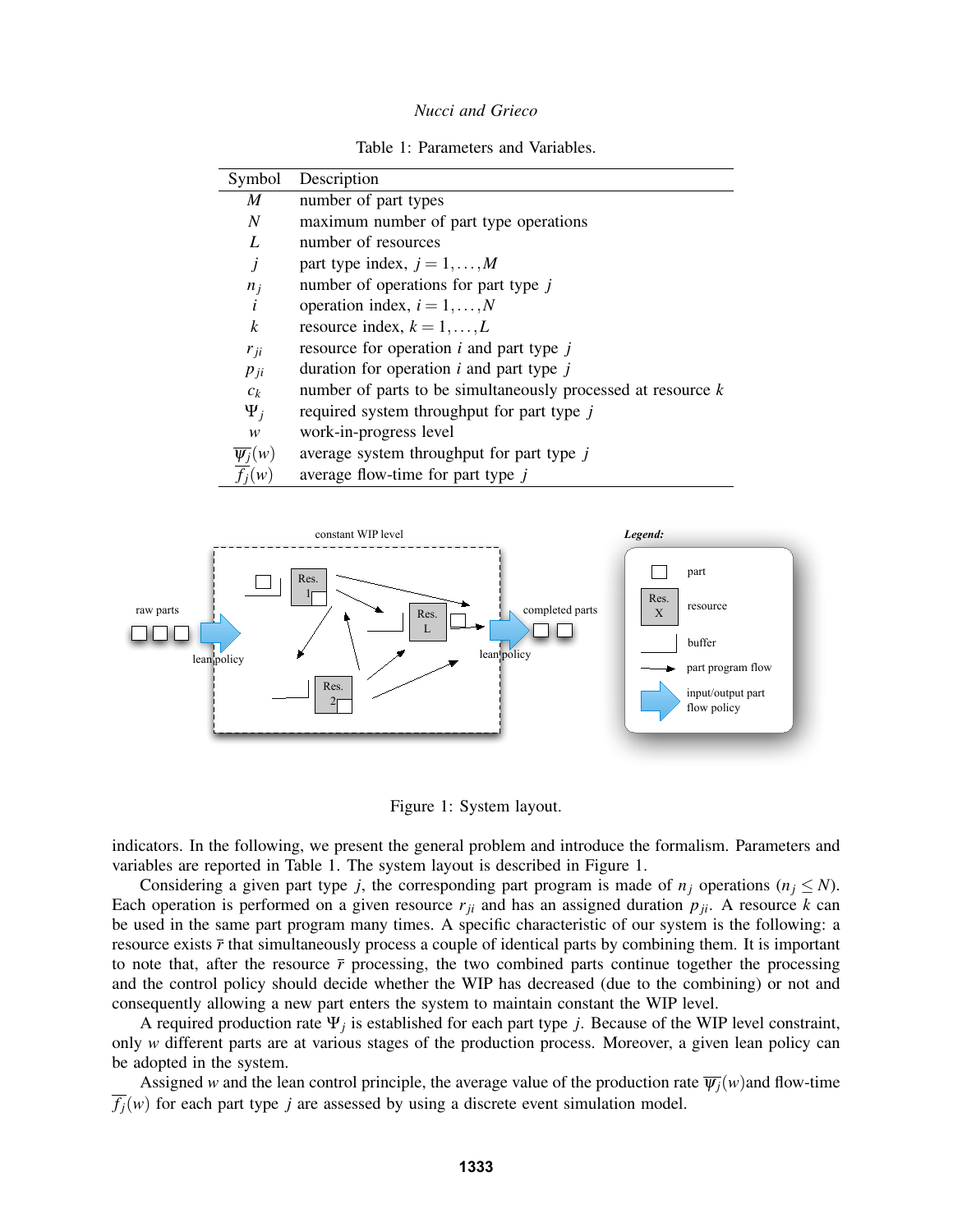The objective of the study consists in determining the WIP level optimal value in order to satisfy the production rate requirement for each part type and minimize the flow-time for all the part types.

Informally, assigned the lean policy, the optimization problem can be described as in  $(1)-(3)$ .

$$
min \quad \overline{f_j}(w) \tag{1}
$$

$$
\overline{\psi_j}(w) \le \Psi_j \quad \forall j = 1, \dots, M \tag{2}
$$

$$
w \quad \text{int} \tag{3}
$$

# 3 PROPOSED APPROACH

Considering the above mentioned problem, we selected different elements of lean control for the ConWIP general approach. In particular, the following options are analyzed:

- FIFO sequencing: to control the order of departing jobs. A new job can enter the system only when the oldest job in the system exists. If jobs complete ahead of the FIFO sequence, no new jobs are released until the oldest job has finished, thus reducing the real WIP. When the oldest job exists the correct WIP is established.
- Takt time: to control the timing of departing jobs. A job will only enter at a takt moment; a moment in time with intervals of at least the minimum possible takt time. At that moment, a job leaves the system and a new job can be released, the new job has to wait until the next takt moment to enter the system. The minimum possible takt time is computed assuming the full resource utilization.
- Elemental WIP: to control the effective number of jobs in the WIP. If the option is enabled, when two parts are combined and a single job is created, a new one must enter the system to have the same WIP. Therefore, when the two-part job exists from the system, only one new job is released. Instead, if this option is disabled, even if two parts are combined and treated as one single entity, such single entity is considered twice in the WIP computation. Consequently, when entity exits from the system, two new jobs are released to maintain a constant WIP level.

Such options are combined in a lean control system. ConWIP is always adopted to limit the number of jobs. FIFO focuses on the oldest jobs in the system in order to reduce the variability in throughput values. Takt time supports a regular flow of jobs according to the customer demand. Elemental WIP determines how to deal with combined parts in terms of WIP calculus.

A discrete event simulation model has been designed with Simio (Sturrock and Pegden 2011). The developed model is able to reproduce the behavior described in the previous section problem, in particular the system reported in Figure 1. Moreover, the three options (above described), determining the principles of lean control, have been implemented and can be activated. In Figure 2 it is possible to analyze the shop floor model designed in Simio. Raw parts are stored at the 'Cutting' stage, after entering the system, parts are processed by resources 'CNC Machine A' and 'Assembly A' depending on the particular part type. After, parts are pairwise combined in the resource 'Welding'. Finally, in 'CNC Machine B' and 'Assembly B' resources, the last set of operations is performed depending on the part type. The resource 'Painting' is that one pulling parts from the analyzed shop floor and it is represented only for reference purpose.

The ConWIP policy is straightforwardly implemented by a resource *W IP* having initial capacity equal to *w*. Such a resource is seized after the entity creation ('Cutting' stage) and released when the entity enters the 'Painting' stage.

In the following, we describe only the algorithm implemented in the Simio model in order to obtain the three options of the lean control principles.

Algorithm 1 describes the 'FIFO sequencing' option and is executed when the entity enters the 'Painting' stage. If the FIFO option is enabled, the WIP resource is not automatically released when entity completes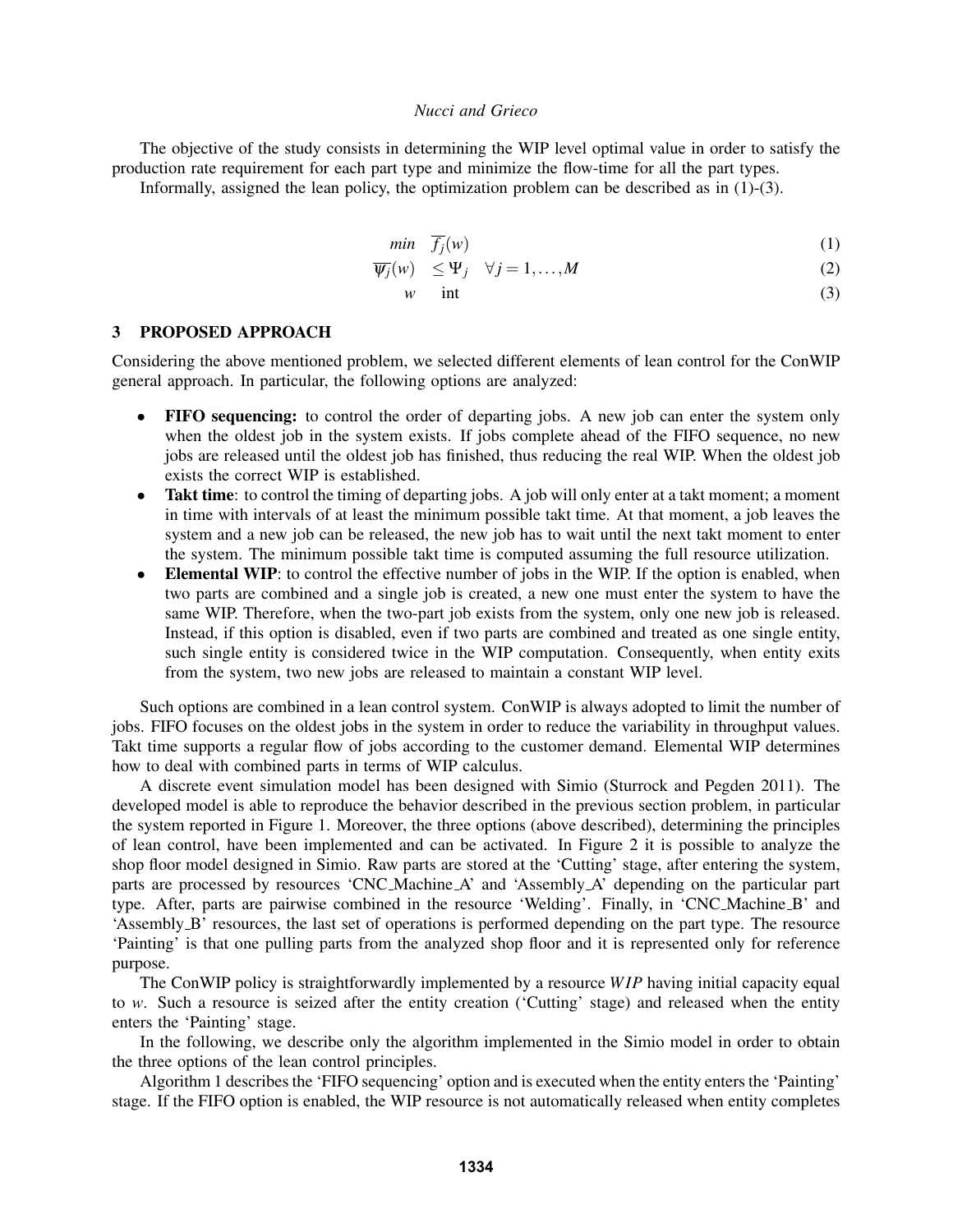

Figure 2: Simio simulation model (facility layout).

the processing. Indeed, as long as the exited entity is not the oldest, the resource *W IP* is not released and the variable *Credit* counts such occurrences. Then, when the oldest part completes the processing, all the previous releasing, together with the current one, are performed (*Credit* +1).

Algorithm 2 illustrates the 'takt time' option and is executed after the entity has successfully seized the resource *WIP*. Takt time is represented by  $\tau$ . If the Takt time option is enabled, the entity has to seize also the resource *Takt*. Periodically, every  $\tau$  time units, such a resource is activated only for a negligible period of time  $(\varepsilon)$ . Only one entity at time can seize the resource because of the 'Delay  $\varepsilon$ ' instruction at line 2.

'Elemental WIP' option is implemented by releasing the resource *W IP* at a particular point in the model. If this option is enabled, one unit of resource *WIP* is released after entity reaches the 'Welding' stage and another one when arriving at 'Painting' stage. Instead, if disabled, 2 units of resource *W IP* are only released when the entity arrives at the 'Painting' stage.

Algorithm 1 FIFO sequencing

Require: Global variable *Credit* initially 0

Require: Resource *W IP* having initial capacity *w*

- 1: if Current entity is the oldest then
- 2: Release *Credit* +1 units from *W IP*
- 3:  $Credit \leftarrow 0$
- 4: else

```
5: Credit \leftarrow Credit + 1
```
6: end if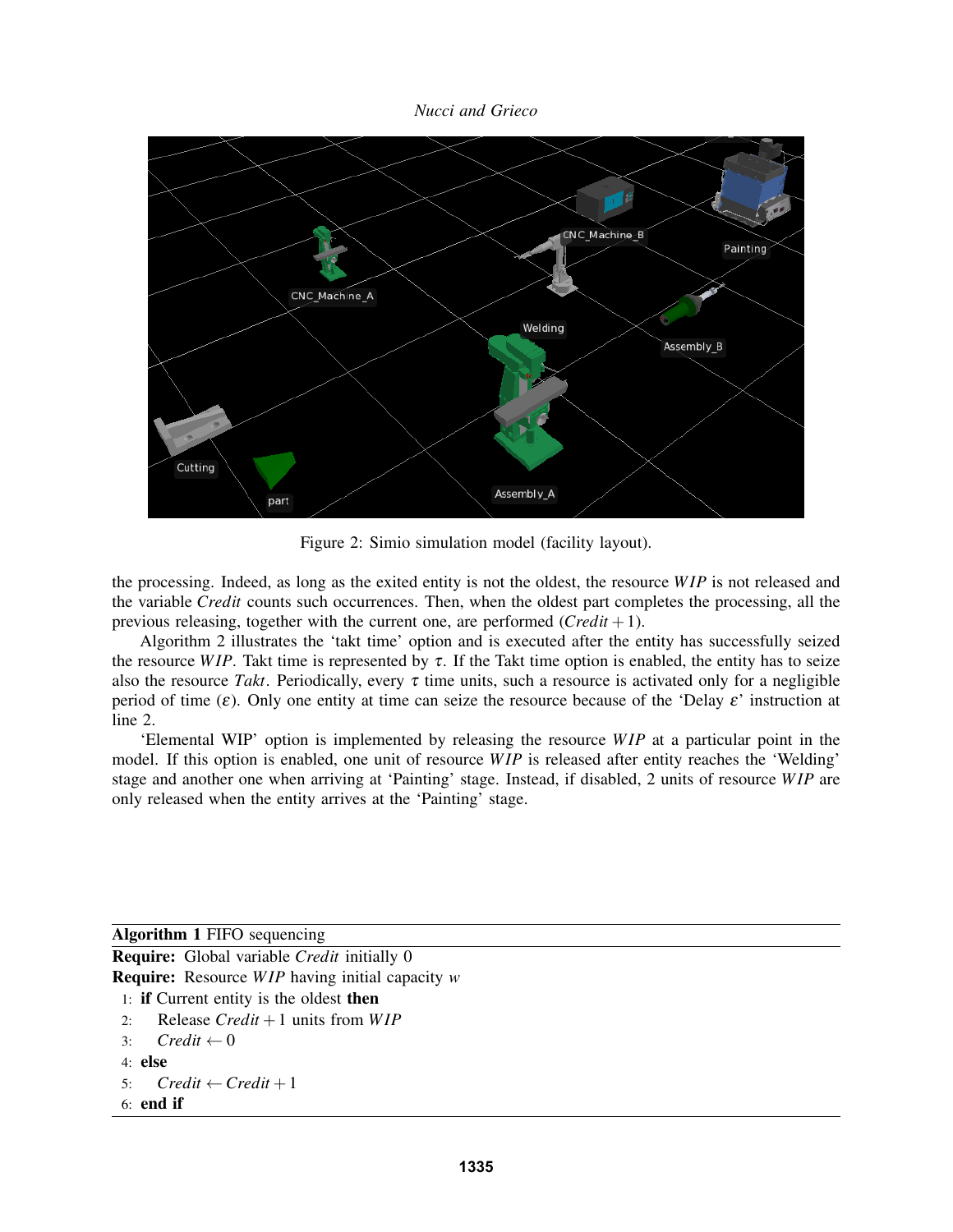| <b>Algorithm 2</b> Takt time                                                                                               |
|----------------------------------------------------------------------------------------------------------------------------|
| <b>Require:</b> Takt time $\tau$                                                                                           |
| <b>Require:</b> A small value time $\varepsilon \ge 0$ (ex: $\varepsilon = 0.0001$ min)                                    |
| <b>Require:</b> Resource Takt (Capacity: 1; Failure: Calendar based; Uptime between repair: $\varepsilon$ , Time to repair |
| $\tau-\varepsilon$ )                                                                                                       |
| 1: Seize resource Takt                                                                                                     |
| 2: Delay $\varepsilon$                                                                                                     |
| 3: Release resource Takt.                                                                                                  |
|                                                                                                                            |

| Scenario    | FIFO seq |     | Takt time Elemental WIP |
|-------------|----------|-----|-------------------------|
| $0 - 0 - 0$ | Off      | Off | Off                     |
| $0 - 0 - 1$ | Off      | Off | On                      |
| $0 - 1 - 0$ | Off      | On  | Off                     |
| $0 - 1 - 1$ | Off      | On  | On                      |
| $1 - 0 - 0$ | On       | Off | Off                     |
| $1 - 0 - 1$ | On       | Off | On                      |
| $1 - 1 - 0$ | On       | On  | Off                     |
| $1 - 1 - 1$ | On       | On  | On                      |

Table 2: Experimental campaign scenarios.

#### 4 CASE STUDY

In this section, we analyze the performance of the different options introduced in the previous sections. In particular, different experimental campaigns have been developed as reported in Table 2. Considering the base problem in which 'ConWIP' is adopted, eight different scenarios have been analyzed considering the presence/absence for the 3 options.

A numerical case derived from a real industrial test case in the earth-moving machine field is adopted. The problem was solved using the discrete event simulation model reported in the previous section. The programming was done using Simio ver 3.54.

The real industrial test case is described in Table 3, in terms of resources, and Table 4, considering the part type operations. The number of part types is  $M = 2$  and the number of resources is  $L = 5$ . In particular, the first part program is made of  $n_1 = 7$  operations whereas the second one is processed with  $n_2 = 8$  operations. Finally, the required system throughput is  $\Psi_1 + \Psi_2 = 20$  parts/day (two 8h shifts per day). The part mix is 70% part type 1 and 30% part type 2.

Results for the experimental campaign are computed for each scenario in Table 2 by varying the WIP level *w*. We assessed simulation length is 256 h, whereas warm-up period duration is 32 h. In Table 5 and Figure 3 average throughput values are reported, whereas in Table 6, Figure 4, Table 7 and Figure 5 the average flow-time values are showed for part type 1 and part type 2.

We first focus on productivity analysis referring to Table 5 and Figure 3. Since the required throughput is 20 parts/day, the basic ConWIP rule (scenario 0-0-0) allows to reach such results when WIP level is  $w = 7$ 

|   | Name          | $\it{c}_r$ |
|---|---------------|------------|
|   | CNC_Machine_A |            |
| 2 | Assembly_A    | 1          |
| 3 | Welding       | 2          |
| 4 | CNC_Machine_B | 1          |
| 5 | Assembly_B    |            |

Table 3: Resources of the industrial test case.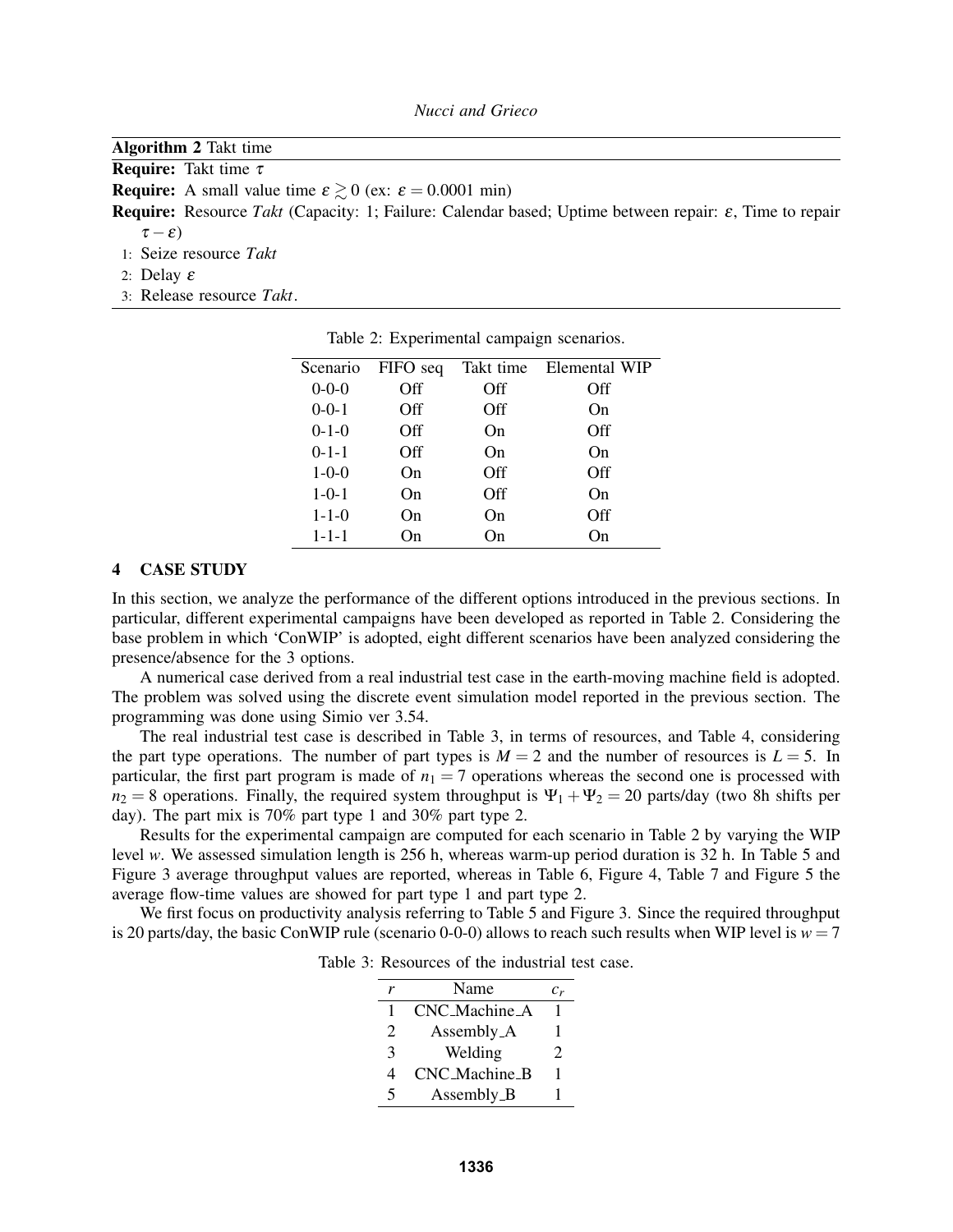|                  | $\dot{i}$                | $r_{ji}$       | (min)<br>$p_{ji}$ |
|------------------|--------------------------|----------------|-------------------|
| $\mathbf 1$      | $\mathbf{1}$             | $\mathbf{1}$   | 10                |
| $\mathbf{1}$     | $\overline{c}$           | $\overline{c}$ | 24                |
| $\mathbf 1$      | 3                        | $\mathbf{1}$   | $\overline{7}$    |
| $\mathbf 1$      | 4                        | 3              | 33                |
| $\mathbf{1}$     | 5                        | $\overline{4}$ | 15                |
| $\mathbf 1$      | 6                        | 5              | 26                |
| $\mathbf{1}$     | 7                        | $\overline{4}$ | 9<br>8            |
|                  | $\mathbf{1}$             | $\mathbf 1$    |                   |
|                  | $\overline{c}$           | $\overline{c}$ | 16                |
|                  | 3                        | $\mathbf{1}$   | 8<br>9            |
|                  | $\overline{\mathcal{L}}$ | $\overline{c}$ |                   |
|                  | 5                        |                | 32                |
| $22222$<br>$222$ | 6                        | $\frac{3}{5}$  | 15                |
|                  | 7                        | $\overline{4}$ | 23                |
| $\overline{c}$   | 8                        | 5              | 13                |

Table 4: Part type operations of the industrial test case.

(throughput is 20.8 part/day). If 'FIFO sequencing' option or 'takt time' option are enabled (scenarios 1-0-0, 0-1-0, 1-1-0), the productivity decreases as reported in Figure 3. 'FIFO sequencing' option leads to a lower productivity than 'takt time' option. Note that if both the two options are enabled, we report the minimum productivity. Instead if 'Elemental WIP' is enabled (scenario 0-0-1) starting from the basic ConWIP rule, we obtain the maximum productivity. This because 'Elemental WIP' option increases the real WIP value in the system: a new job enters the system as soon as two jobs are combined. Also in this case, if 'FIFO sequencing' option or 'takt time' option are enabled (scenarios 1-0-1, 0-1-1, 1-1-1), throughput decreases (see dotted lines in Figure 3).

Then, we analyze the flow-time values referring to Table 6, Figure 4, Table 7 and Figure 5. The U-shaped form in Figure 4 and Figure 5 is caused by the difficulty to combine two parts of the same type when WIP level is low. Indeed, a part has to wait another one arrives at the combining stage to be processed and combined. In particular, such a waiting time is greater for part type 2 than part type 1 because, in the production mix, part type 2 frequency  $(30\%)$  is lower than part type 1  $(70\%)$ . When WIP level increases, we verify that flow-time increases. Starting from the basic 'ConWIP' scenario 0-0-0, if 'FIFO sequencing' option or 'takt time' option are enabled (scenarios 1-0-0, 0-1-0, 1-1-0), the flow-time decreases as reported in Table 6 and Table 7. Instead, if only 'Elemental WIP' option is enabled, flow-time increases because of the higher real WIP level (for each color, compare dotted and solid lines in Figure 4 and Figure 5).

Considering the optimization problem described in Section 2, for each scenario it is possible to select the WIP level having the required throughput and the minimum flow-time. For example, in the basic 'ConWIP' scenario (0-0-0), the best WIP level value is  $w = 7$ , having a global throughput  $\overline{\psi_1}(7) + \overline{\psi_2}(7) = 20.8 (> 20)$ parts/day (see Table 5) and flow-time values  $\overline{f_1}(7) = 2.8$  h and  $\overline{f_2}(7) = 3.6$  h.

Considering all the scenarios, the best one is 0-1-1. Indeed, adopting  $w = 5$ , it is possible a get global throughput  $\overline{\psi_1}(5) + \overline{\psi_2}(5) = 21.6$  parts/day and the minimum flow-time values  $\overline{f_1}(5) = 2.6$  h and  $\overline{f_2}(5) = 3.5$  h. Consequently, the best solution adopts the lean policy 'ConWIP' with WIP level  $w = 5$ , along with the 'takt time' and 'Elemental WIP' options enabled (scenario 0-1-1).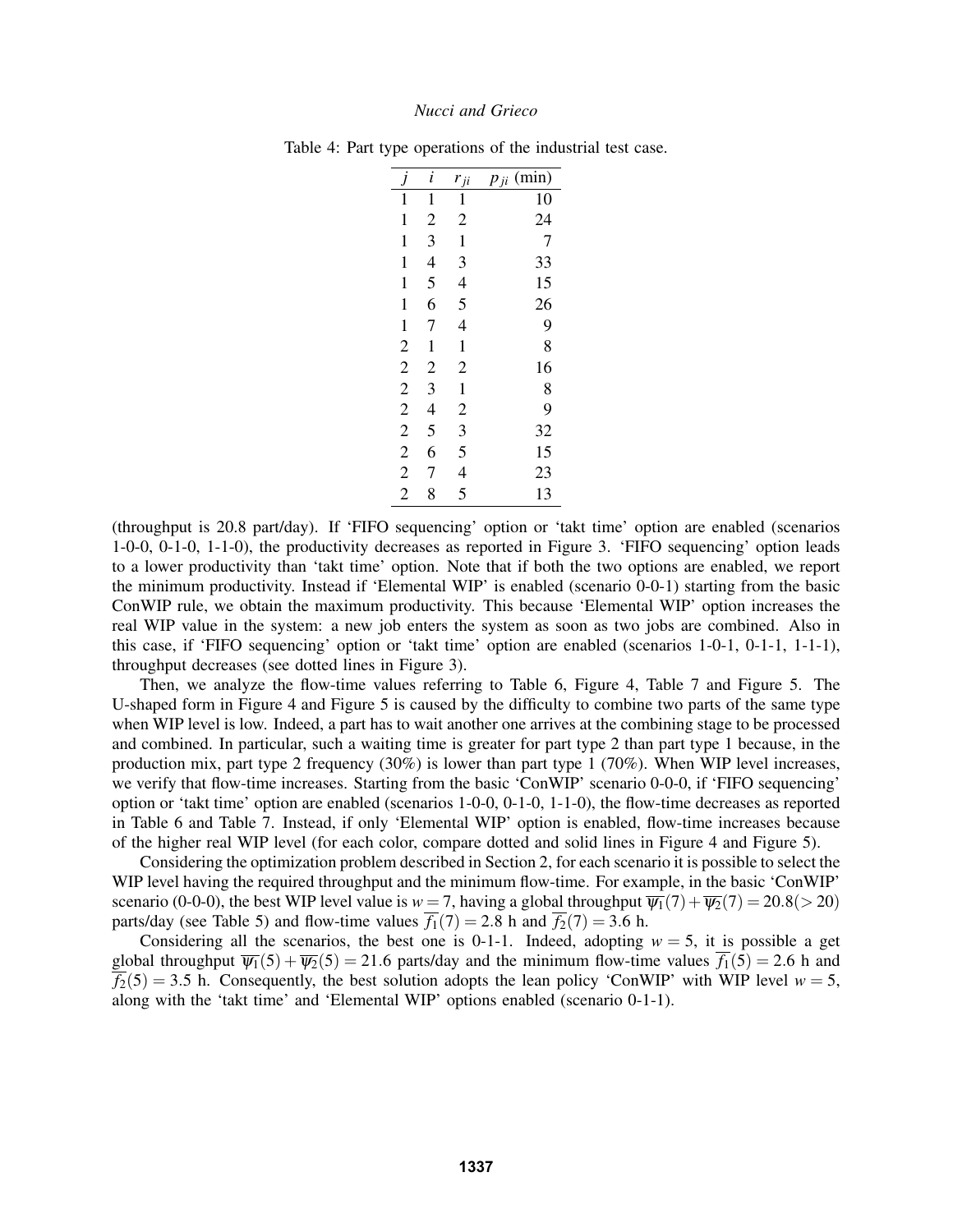|     | Scenario productivity (part/day) |             |             |             |             |             |             |             |
|-----|----------------------------------|-------------|-------------|-------------|-------------|-------------|-------------|-------------|
| WIP | $0 - 0 - 0$                      | $0 - 0 - 1$ | $0 - 1 - 0$ | $0 - 1 - 1$ | $1 - 0 - 0$ | $1 - 0 - 1$ | $1 - 1 - 0$ | $1 - 1 - 1$ |
| 4   | 10.1                             | 17.6        | 9.5         | 16.3        | 10.1        | 16.1        | 9.5         | 15.0        |
| 5   | 14.0                             | 24.1        | 13.2        | 21.6        | 14.0        | 19.9        | 13.2        | 18.9        |
| 6   | 17.1                             | 28.1        | 16.1        | 26.2        | 16.8        | 22.7        | 15.9        | 22.1        |
| 7   | 20.8                             | 28.2        | 19.7        | 28.2        | 19.7        | 24.9        | 18.8        | 24.8        |
| 8   | 23.7                             | 28.2        | 22.5        | 28.2        | 21.9        | 26.4        | 21.1        | 26.6        |
| 9   | 26.8                             | 28.2        | 25.8        | 28.2        | 24.0        | 27.3        | 23.3        | 27.8        |
| 10  | 28.2                             | 28.2        | 28.2        | 28.2        | 25.5        | 27.8        | 25.2        | 28.2        |
| 11  | 28.2                             | 28.2        | 28.2        | 28.2        | 26.7        | 28.1        | 26.8        | 28.2        |
| 12  | 28.2                             | 28.2        | 28.2        | 28.2        | 27.4        | 28.2        | 27.8        | 28.2        |
| 13  | 28.2                             | 28.2        | 28.2        | 28.2        | 28.0        | 28.2        | 28.2        | 28.2        |
| 14  | 28.2                             | 28.2        | 28.2        | 28.2        | 28.2        | 28.2        | 28.2        | 28.2        |
| 15  | 28.2                             | 28.2        | 28.2        | 28.2        | 28.2        | 28.2        | 28.2        | 28.2        |
| 20  | 28.2                             | 28.2        | 28.2        | 28.2        | 28.2        | 28.2        | 28.2        | 28.2        |
| 25  | 28.2                             | 28.2        | 28.2        | 28.2        | 28.2        | 28.2        | 28.2        | 28.2        |

Table 5: Scenario productivity of the industrial test case.

Table 6: Scenario part type 1 flow-time of the industrial test case.

| Scenario part type 1 flow-time (h) |             |         |             |             |             |             |             |             |
|------------------------------------|-------------|---------|-------------|-------------|-------------|-------------|-------------|-------------|
| <b>WIP</b>                         | $0 - 0 - 0$ | $0-0-1$ | $0 - 1 - 0$ | $0 - 1 - 1$ | $1 - 0 - 0$ | $1 - 0 - 1$ | $1 - 1 - 0$ | $1 - 1 - 1$ |
| 4                                  | 3.5         | 3.0     | 3.4         | 2.8         | 3.5         | 3.0         | 3.4         | 2.9         |
| 5                                  | 3.1         | 2.8     | 3.0         | 2.6         | 3.1         | 3.0         | 3.0         | 2.8         |
| 6                                  | 3.0         | 2.8     | 2.9         | 2.6         | 3.0         | 3.0         | 2.9         | 2.7         |
| 7                                  | 2.8         | 3.1     | 2.7         | 2.7         | 2.9         | 3.1         | 2.8         | 2.7         |
| 8                                  | 2.8         | 3.4     | 2.7         | 3.0         | 3.0         | 3.2         | 2.7         | 2.7         |
| 9                                  | 2.8         | 3.6     | 2.6         | 3.2         | 3.0         | 3.4         | 2.7         | 2.7         |
| 10                                 | 2.9         | 3.9     | 2.7         | 3.5         | 3.1         | 3.6         | 2.7         | 2.7         |
| 11                                 | 3.2         | 4.2     | 2.9         | 3.8         | 3.2         | 3.9         | 2.6         | 2.9         |
| 12                                 | 3.5         | 4.5     | 3.2         | 4.1         | 3.4         | 4.1         | 2.7         | 2.9         |
| 13                                 | 3.8         | 4.8     | 3.5         | 4.4         | 3.6         | 4.4         | 2.7         | 3.2         |
| 14                                 | 4.1         | 5.1     | 3.8         | 4.7         | 3.8         | 4.7         | 2.8         | 3.5         |
| 15                                 | 4.4         | 5.3     | 4.1         | 4.9         | 4.1         | 5.0         | 2.9         | 3.5         |
| 20                                 | 5.8         | 6.8     | 5.5         | 6.4         | 5.5         | 6.3         | 4.0         | 4.4         |
| 25                                 | 7.2         | 8.2     | 6.9         | 7.8         | 6.9         | 7.7         | 4.8         | 5.5         |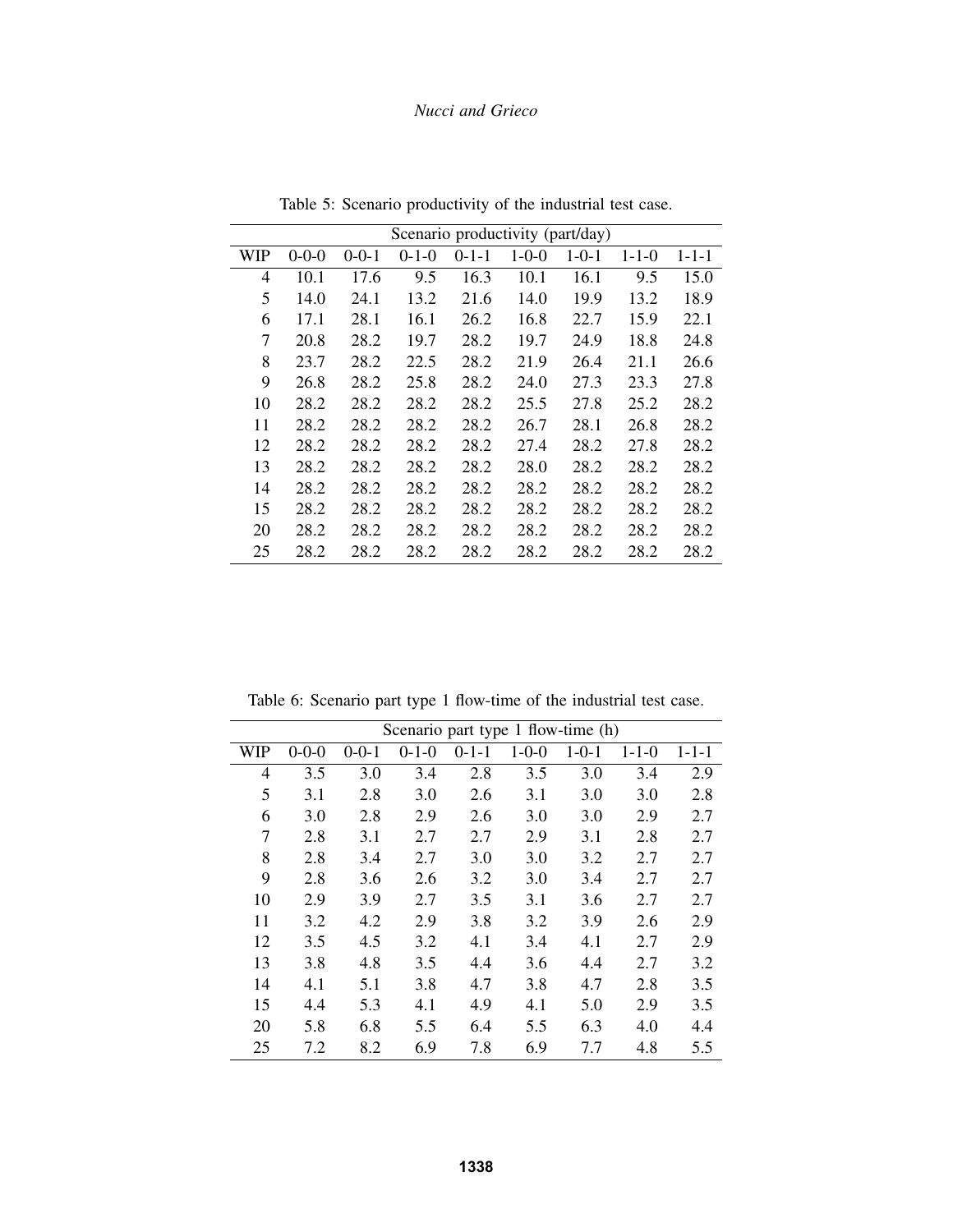|     | Scenario part type 2 flow-time (h) |             |             |             |             |             |             |             |
|-----|------------------------------------|-------------|-------------|-------------|-------------|-------------|-------------|-------------|
| WIP | $0 - 0 - 0$                        | $0 - 0 - 1$ | $0 - 1 - 0$ | $0 - 1 - 1$ | $1 - 0 - 0$ | $1 - 0 - 1$ | $1 - 1 - 0$ | $1 - 1 - 1$ |
| 4   | 5.2                                | 4.1         | 5.3         | 4.0         | 5.2         | 4.2         | 5.3         | 4.1         |
| 5   | 4.2                                | 3.5         | 4.3         | 3.5         | 4.2         | 3.8         | 4.3         | 3.7         |
| 6   | 4.0                                | 3.4         | 3.9         | 3.3         | 4.0         | 3.8         | 3.9         | 3.5         |
| 7   | 3.6                                | 3.7         | 3.5         | 3.3         | 3.8         | 3.8         | 3.6         | 3.4         |
| 8   | 3.5                                | 4.0         | 3.5         | 3.6         | 3.7         | 3.9         | 3.5         | 3.3         |
| 9   | 3.4                                | 4.2         | 3.3         | 3.8         | 3.7         | 4.0         | 3.4         | 3.3         |
| 10  | 3.5                                | 4.5         | 3.3         | 4.1         | 3.8         | 4.2         | 3.3         | 3.3         |
| 11  | 3.8                                | 4.8         | 3.5         | 4.4         | 3.9         | 4.5         | 3.3         | 3.5         |
| 12  | 4.1                                | 5.1         | 3.8         | 4.7         | 4.0         | 4.7         | 3.3         | 3.5         |
| 13  | 4.4                                | 5.4         | 4.1         | 5.0         | 4.2         | 5.0         | 3.3         | 3.8         |
| 14  | 4.7                                | 5.7         | 4.4         | 5.3         | 4.4         | 5.2         | 3.4         | 4.1         |
| 15  | 5.0                                | 5.9         | 4.7         | 5.5         | 4.7         | 5.5         | 3.5         | 4.1         |
| 20  | 6.4                                | 7.4         | 6.1         | 7.0         | 6.0         | 6.9         | 4.6         | 5.0         |
| 25  | 7.8                                | 8.8         | 7.5         | 8.4         | 7.5         | 8.4         | 5.4         | 6.1         |

Table 7: Scenario part type 2 flow-time of the industrial test case.

# **Productivity (parts/day)**



Figure 3: Scenario productivity of the industrial test case.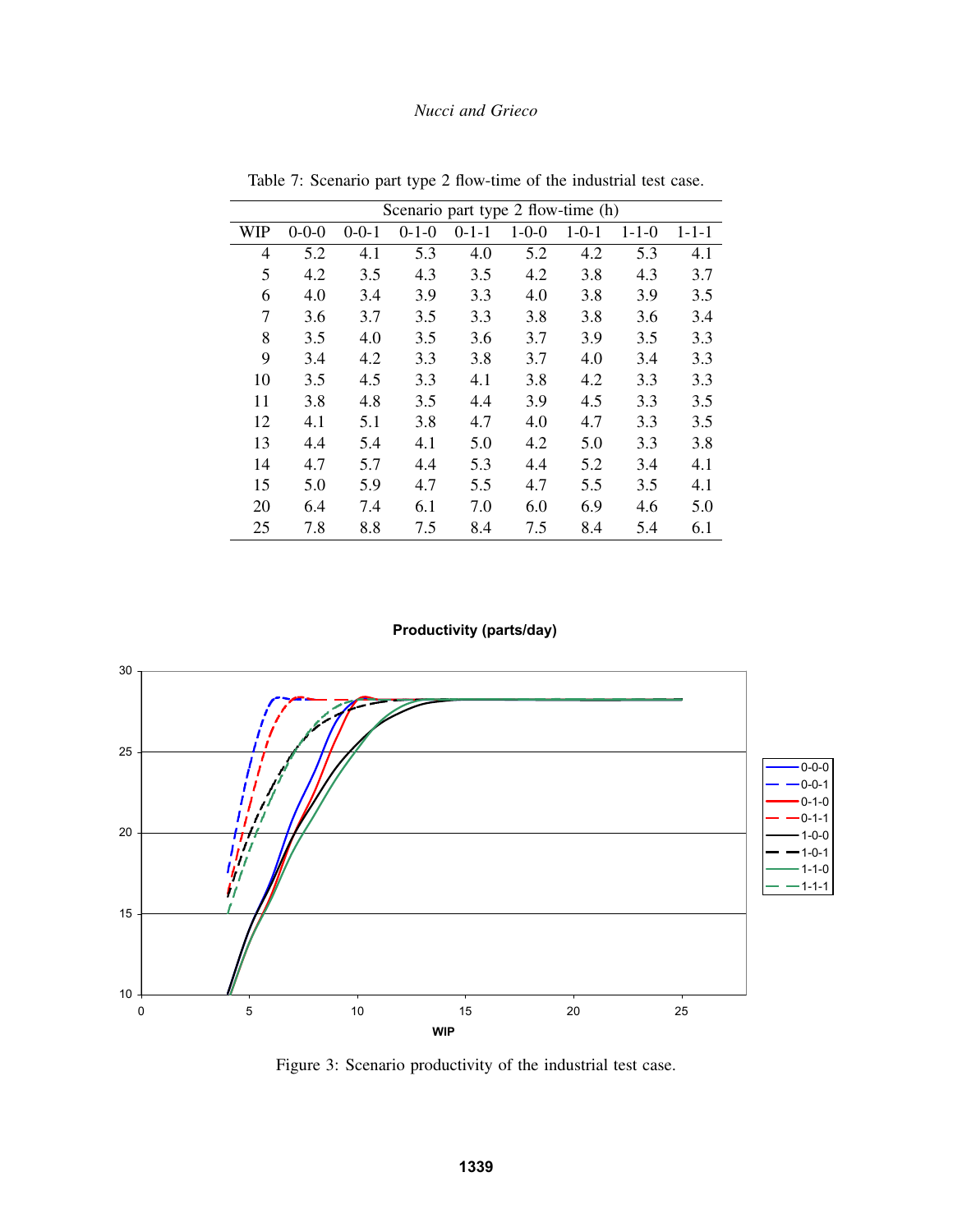*Nucci and Grieco*





Figure 4: Scenario part type 1 flow-time of the industrial test case.

**Part type 2 flow-time (h)**



Figure 5: Scenario part type 2 flow-time of the industrial test case.